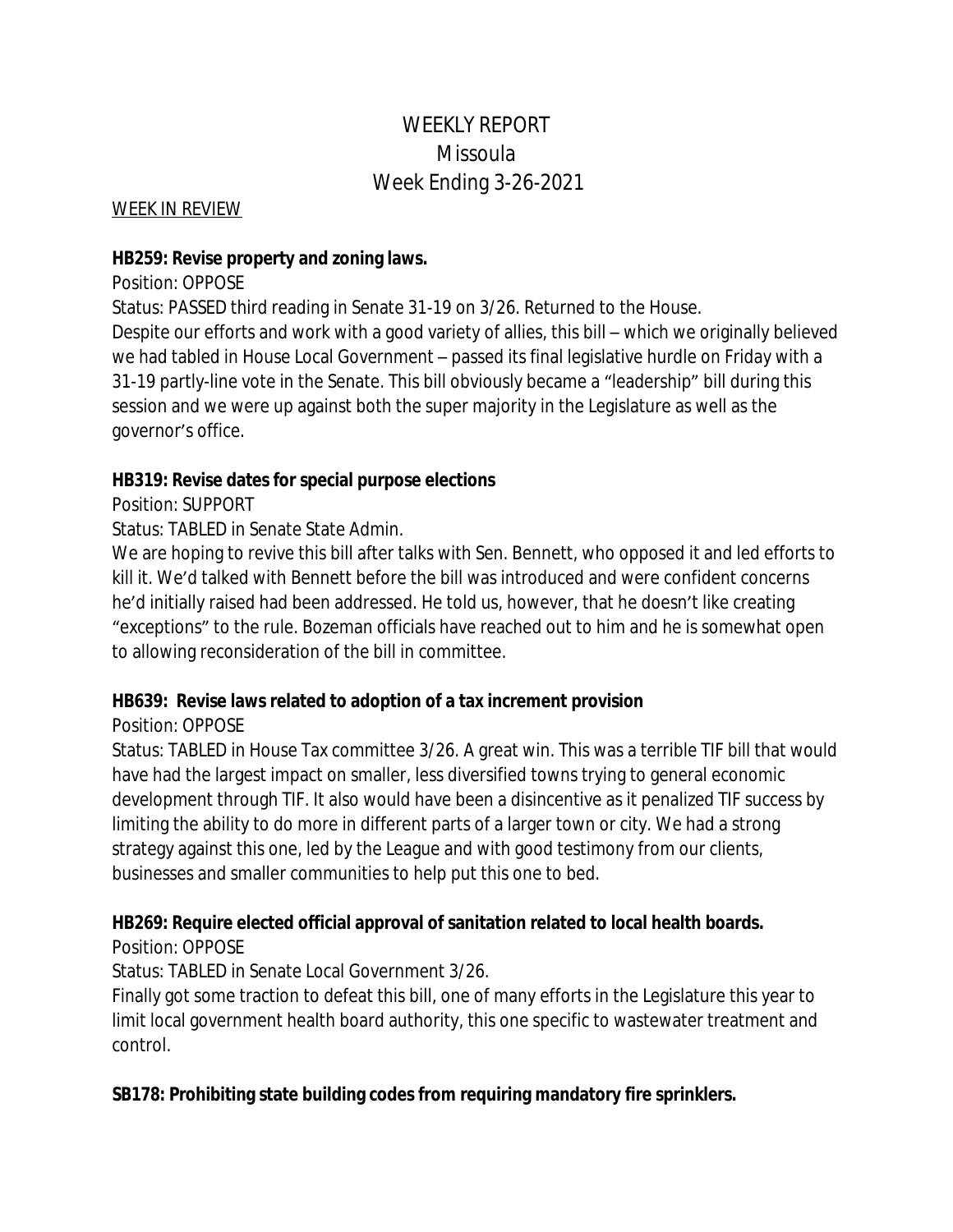Position: OPPOSE

Status: PASSED House on third-reading and sent to enrolling.

Fire departments from both Missoula and Bozeman opposed this and we worked it to some extent in the halls, but it passed.

### **HB243: Revise laws related to law enforcement officers.**

Position: SUPPORT

Status: PASSED Senate and returned to House for enrolling.

This is Missoula's bill allowing reserve officers to serve as court security officers. It received unanimous approval on both the House and Senate floors.

## **SB388: Provide for infrastructure through tax increment financing**

Position: OPPOSE

Status: Hearing held 3/26 in Senate Local Government

For Missoula and Bozeman Chris Behan and Brit Fontenot testified along with opponents from the League, schools, DA Davidson and others. The sponsor said after that the bill was NOT intended to apply to TIFs but that is not really the point. We will continue to monitor and oppose.

## **NEW BILLS OF INTEREST OR CONCERN**

## **SB397: Generally revise laws related to accessory dwelling units.**

Position**:** OPPOSE/MONITOR

Status**:** The bill was introduced on 3/25 and caught all of us off guard. We discussed with Missoula, Bozeman and the League, as well as with the sponsor who had inquired whether Missoula, specifically, would support the bill. Because it would limit local authority, we can't support.

## **STATUS OF OTHER ISSUES AND BILLS**

## **HB427: Provide for youth health protection**

Position: OPPOSE

Status: Passed Senate Judiciary on a party line vote and is headed to the Senate floor. We expect floor action next week.

## **HB112; Require interscholastic athletes to participate under sex assigned at birth.**

Position: OPPOSE

Status: Passed Senate Judiciary on a party line vote and is headed to the Senate floor. We expect floor action next week.

## **HB436: Generally revise firearms laws**

Position: OPPOSE